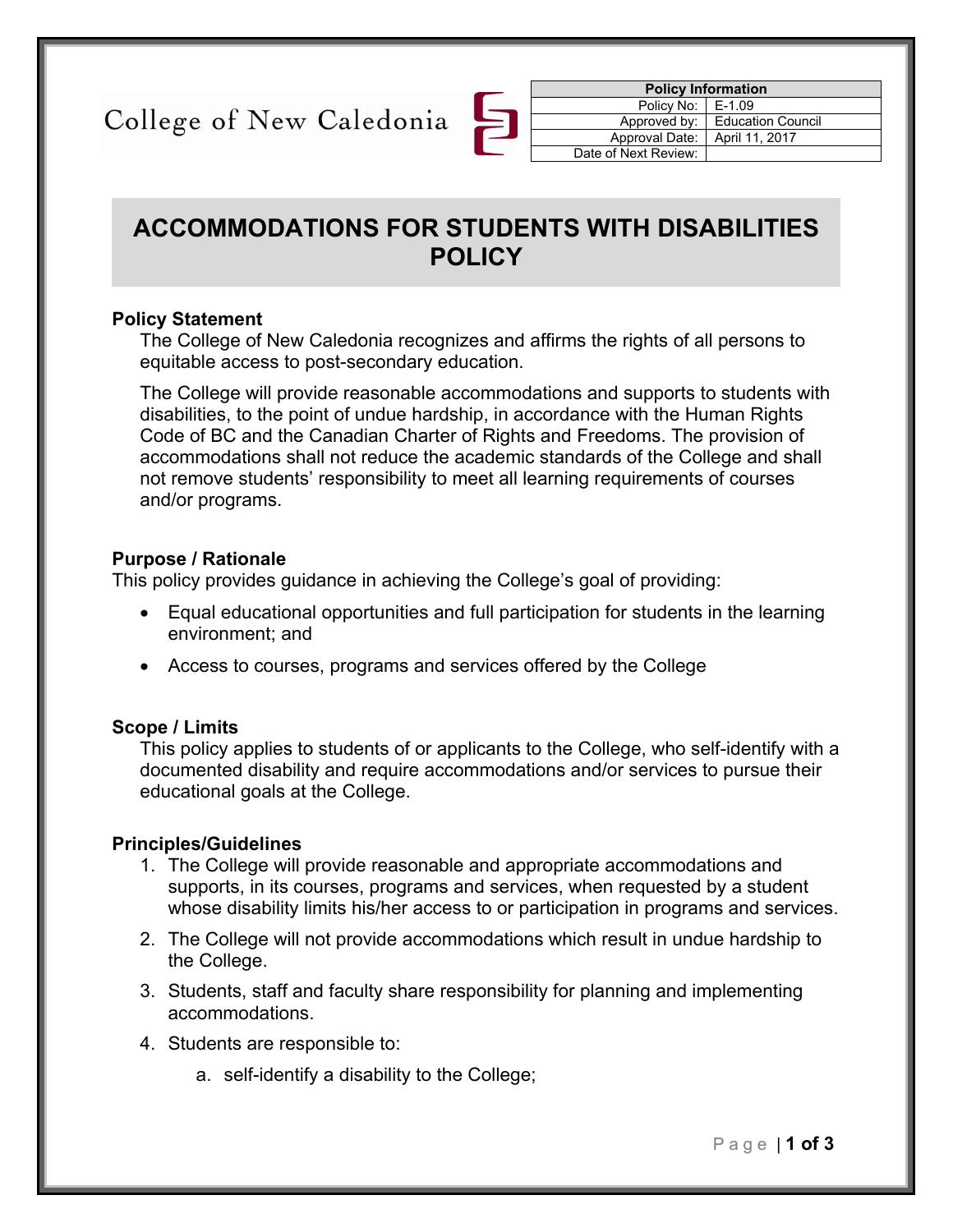- b. provide current medical documentation of disability supporting each academic accommodation request;
- c. request accommodations in advance of the start of classes to allow sufficient time for planning and implementation of accommodations;
- d. participate in academic accommodation planning, implementation and monitoring;
- e. meet academic requirements of the program or course(s) in which they are enrolled; and
- f. follow all other policies and procedures of the College unless otherwise indicated by the accommodation service plan.
- 5. The College is responsible to:
	- a. ensure requests for academic accommodation are supported by comprehensive verification of disability documentation provided by a licensed Canadian practitioner;
	- b. lead the planning and implementation of accommodations while remaining within the parameters specified by the Ministry of Advanced Education;
	- c. maintain academic standards for all programs;
	- d. evaluate whether a requested accommodation results in undue hardship;
	- e. ensure that private information is handled in a confidential manner and in accordance with the Freedom of Information and Protection of Privacy Act. As such, information will not be released without permission except as required by law (as specified on the Intake Form).
- 6. Review of Accommodation Service Plan

A student may (as set out in the Procedure), ask the Director of Student Services ("the Director") to review the Accommodation Service Plan.

After considering the student's request, the Director may:

- a. confirm the Accommodation Service Plan, or
- b. recommend or direct that Accessibility Services reconsider and/or make changes to the Accommodation Service Plan.
- 7. Review of Implementation

A student may, in a timely manner (as set out in the Procedure), ask the Director to review the implementation, by College administrators, faculty or staff, of the Accommodation Service Plan.

After considering the student's request, the Director may: